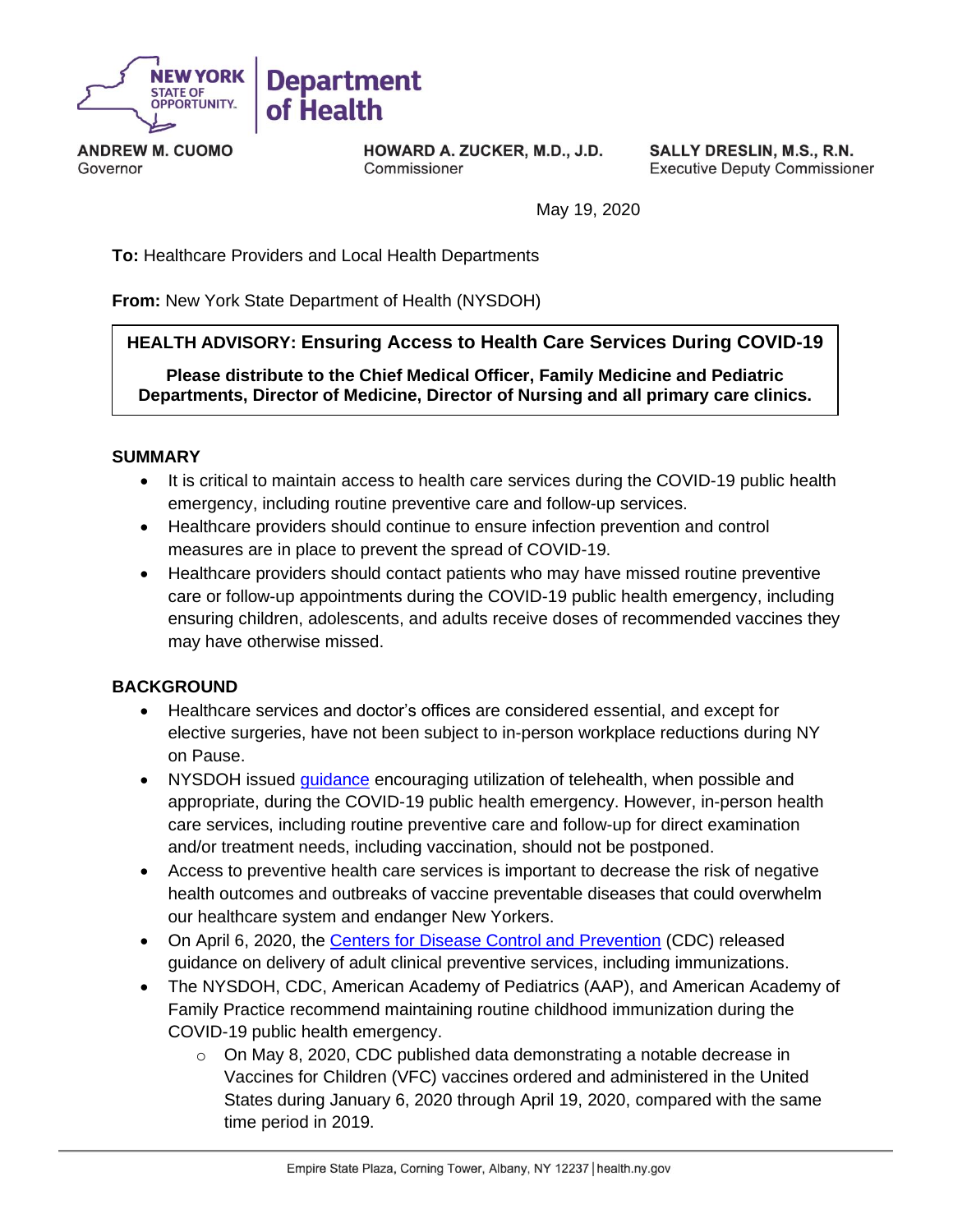o New York State VFC orders, outside of New York City (NYC), declined by 55% in April 2020 compared to April 2019; doses of pediatric vaccines administered in NYS outside of NYC dropped by approximately half in late March through mid-April 2020, compared to the same time period in 2019.

## **STRATEGIES TO SAFELY ENSURE ACCESS TO HEALTH CARE DURING THE COVID-19 PUBLIC HEALTH EMERGENCY**

Healthcare providers must continue to ensure infection prevention and control measures are in place to prevent the spread of COVID-19. This requires deploying multiple strategies, including:

- [Strategies to separate well individuals](https://services.aap.org/en/pages/covid-19-clinical-guidance-q-a/) from sick individuals. Strategies may include:
	- o Scheduling well visits in the morning and sick visits in the afternoon;
	- o Scheduling visits based on patient-risk factors for COVID-19 severe outcomes, and schedule those at highest risk earlier in the day;
	- $\circ$  Separate patients spatially, such as by placing patients with sick visits in different areas of the clinic or another location from patients with well visits;
	- $\circ$  Collaborate with providers in the community to identify separate locations for holding well visits;
	- $\circ$  Request that patients remain in their cars while waiting for their appointment and call them directly into an exam room once ready;
	- $\circ$  Implementing triage before entrance into facilities (e.g., phone triage, parking lot triage, front door triage);
		- **•** Provide patients who screen positive for symptoms or COVID-19 risks factors with a facemask to cover their nose and mouth; and
		- **EXECT** Bring such patients to a private room immediately.
	- $\circ$  Restricting or limiting individuals that accompany patients based upon need to support the patient during the in-person evaluation (e.g., pediatric patient, patient with dementia, patient with developmental disabilities, patient with limited ability to walk) to reduce transmission;
	- $\circ$  Providing necessary infection prevention supplies in patient accessible areas (e.g. tissues, waste receptacles, alcohol-based hand sanitizer containing at least 60% alcohol);
	- $\circ$  Placing waiting room chairs 6 feet apart when possible. Consider use of physical barriers such as screens;
	- $\circ$  Removing any toys, reading materials, or other communal objects, or clean and sanitize such items between each use.
	- o Designating staff who will be responsible for caring for suspected or known COVID-19 patients and ensure they are trained on infection prevention and control recommendations for COVID-19 and the proper use of personal protective equipment.
- Strategies to reduce transmission among health care personnel, including:
	- $\circ$  Requiring health care personnel to wear medically-appropriate facemasks at all times while on duty. Exceptions include while eating, sleeping, communicating with people who read lips, modelling speech as part of speech therapy, and when an N95